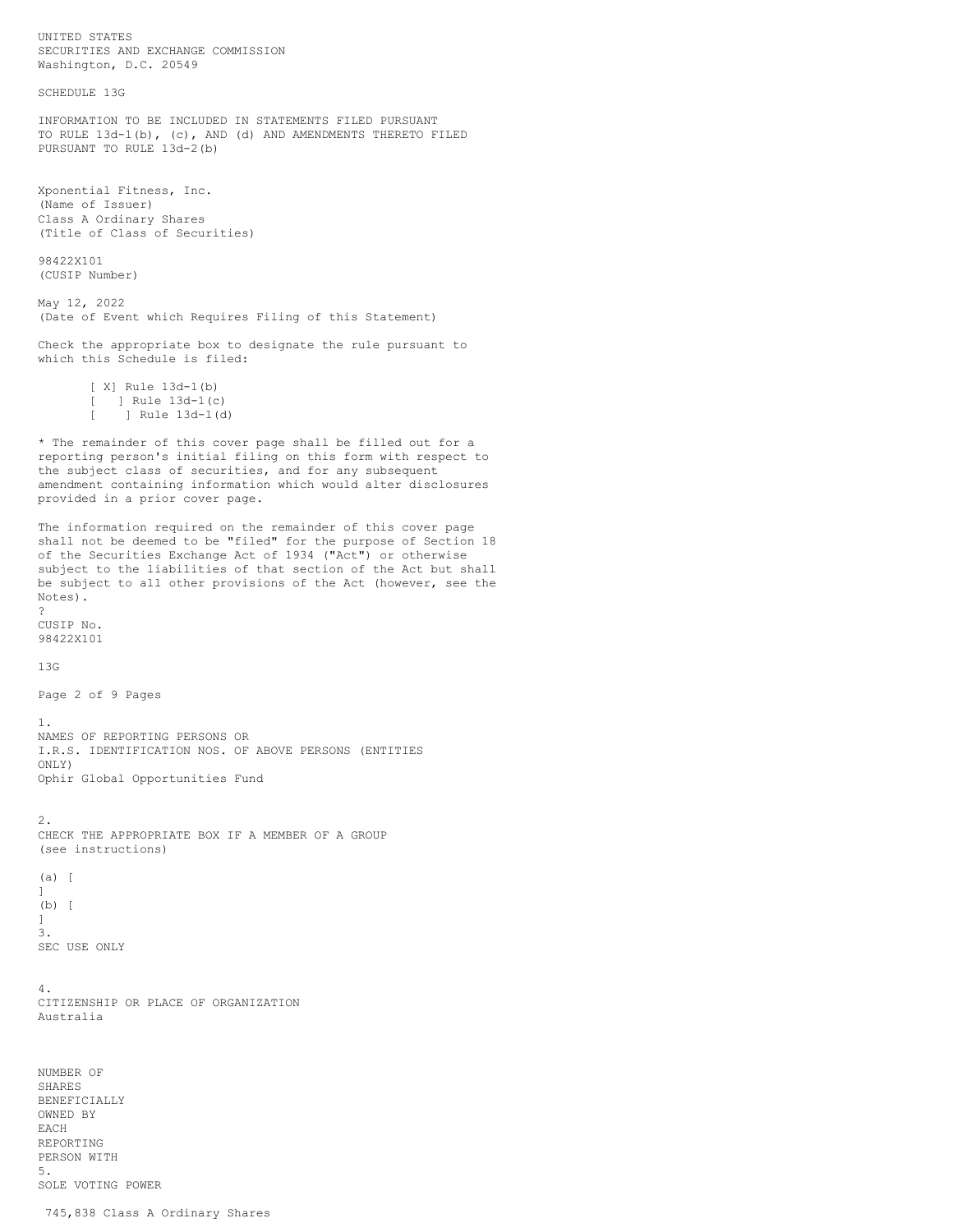6. SHARED VOTING POWER

7. SOLE DISPOSITIVE POWER 745,838 Class A Ordinary Shares

8. SHARED DISPOSITIVE POWER

9. AGGREGATE AMOUNT BENEFICIALLY OWNED BY EACH REPORTING PERSON 1,757,460 Class A Ordinary Shares

10. CHECK IF THE AGGREGATE AMOUNT IN ROW (9) EXCLUDES CERTAIN SHARES (see instructions) [ ]

11. PERCENT OF CLASS REPRESENTED BY AMOUNT IN ROW (9) 6.51%

12. TYPE OF REPORTING PERSON (see instructions) OO

? CUSIP No. 98422X101

13G

Page 3 of 9 Pages

1. NAMES OF REPORTING PERSONS OR I.R.S. IDENTIFICATION NOS. OF ABOVE PERSONS (ENTITIES ONLY) Ophir Global High Conviction Fund

2. CHECK THE APPROPRIATE BOX IF A MEMBER OF A GROUP (see instructions)

(a) [ ] (b) [  $\mathbb{I}$ 3. SEC USE ONLY

4. CITIZENSHIP OR PLACE OF ORGANIZATION Australia

NUMBER OF SHARES BENEFICIALLY OWNED BY EACH REPORTING PERSON WITH 5. SOLE VOTING POWER

1,011,622 Class A Ordinary Shares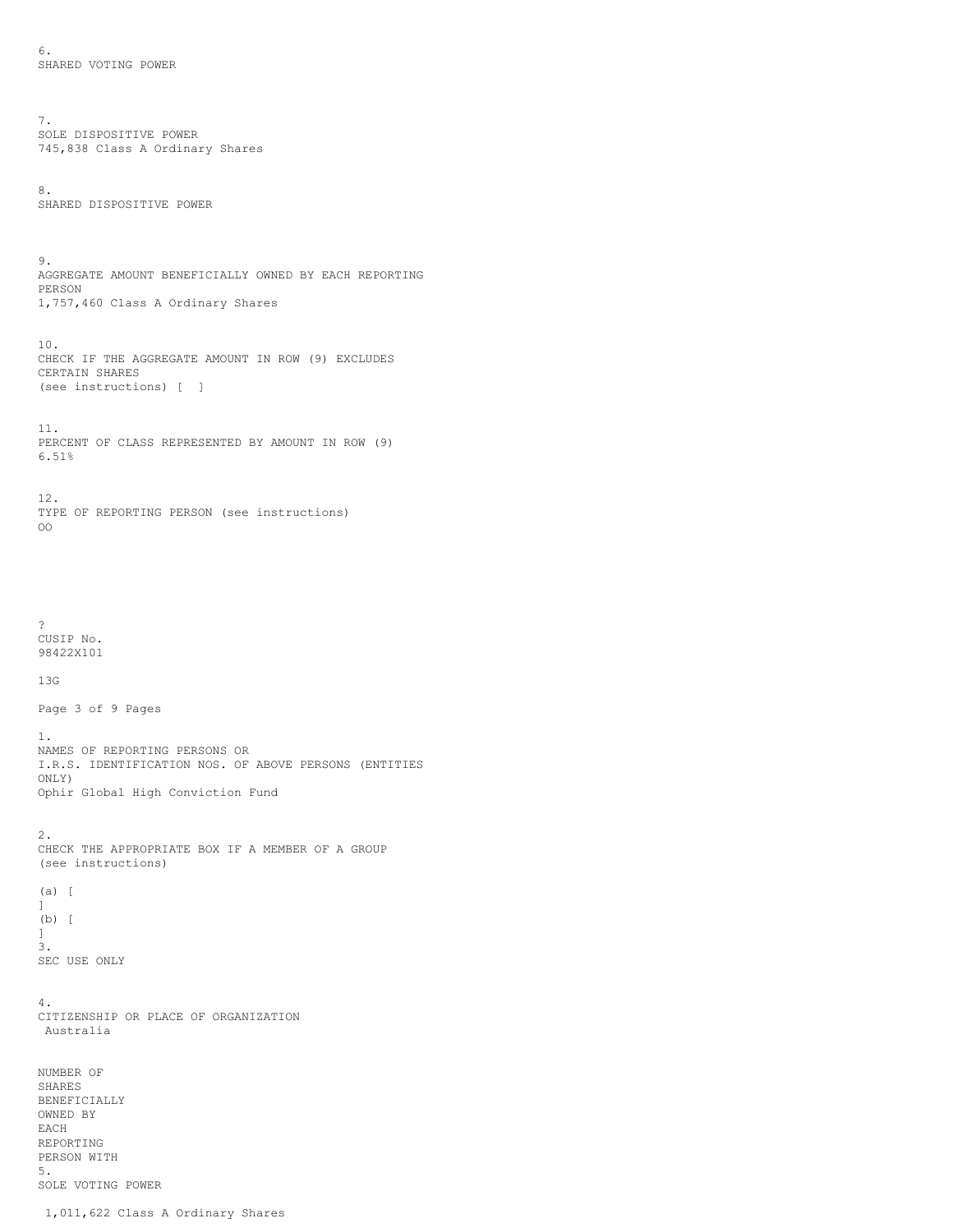6. SHARED VOTING POWER

7. SOLE DISPOSITIVE POWER 1,011,622 Class A Ordinary Shares 8. SHARED DISPOSITIVE POWER 9. AGGREGATE AMOUNT BENEFICIALLY OWNED BY EACH REPORTING PERSON 1,757,460 Class A Ordinary Shares 10. CHECK IF THE AGGREGATE AMOUNT IN ROW (9) EXCLUDES CERTAIN SHARES (see instructions) [ ] 11. PERCENT OF CLASS REPRESENTED BY AMOUNT IN ROW (9) 6.51% 12. TYPE OF REPORTING PERSON (see instructions) OO ? CUSIP No. 98422X101 13G Page 4 of 9 Pages Item 1. (a) Name of Issuer Xponential Fitness, Inc. (b) Address of Issuer?s Principal Executive Offices 17877 Von Karman Ave., Suite 100 Irvine, CA 92614 Item 2. (a) Name of Person Filing Ophir Global Opportunities Fund and Ophir Global High Conviction Fund (?Ophir Funds?)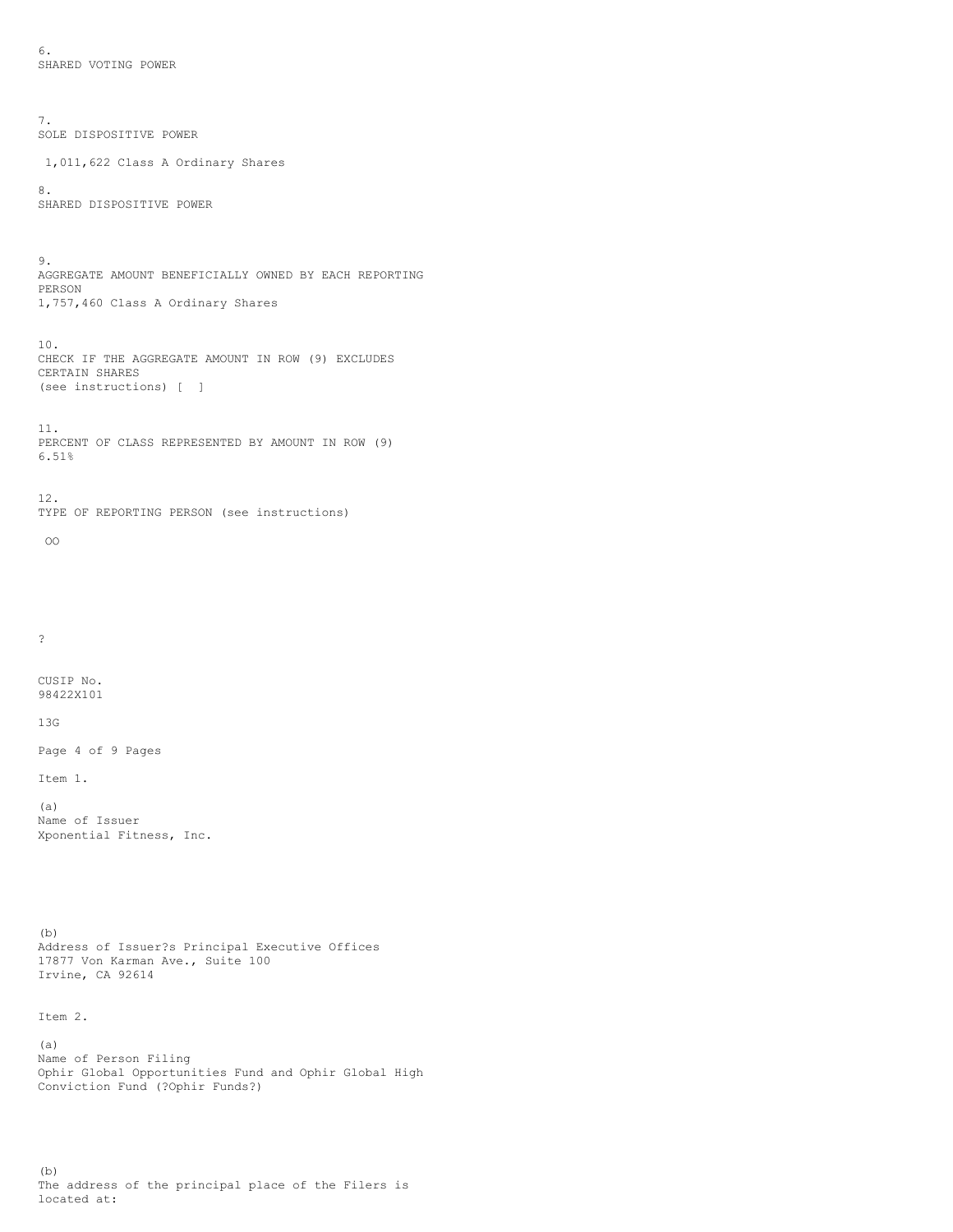Level 26, Governor Philip Tower One Farrer Place, Sydney, NSW 2000  $(c)$ For citizenship of Filers, see Item 4 of the cover sheet for each Filer. Ophir Funds are Australian-domiciled. (d) Title of Class of Securities Class A Ordinary Shares (e) CUSIP Number 98422X101 Item 3. If this statement is filed pursuant to ??240.13d-1(b) or 240.13d-2(b) or (c), check whether the person filing is a: (a)  $\sqrt{2}$ ] Broker or dealer registered under section 15 of the Act (15 U.S.C. 78o). (b)  $\sqrt{2}$ ] Bank as defined in section 3(a)(6) of the Act (15 U.S.C. 78c).  $(c)$  $\lceil$ ] Insurance company as defined in section 3(a)(19) of the Act (15 U.S.C. 78c). (d) [ ] Investment company registered under section 8 of the Investment Company Act of 1940 (15 U.S.C. 80a-8). (e) [X] An investment adviser in accordance with ?240.13d-

 $1(b)(1)(ii)(E);$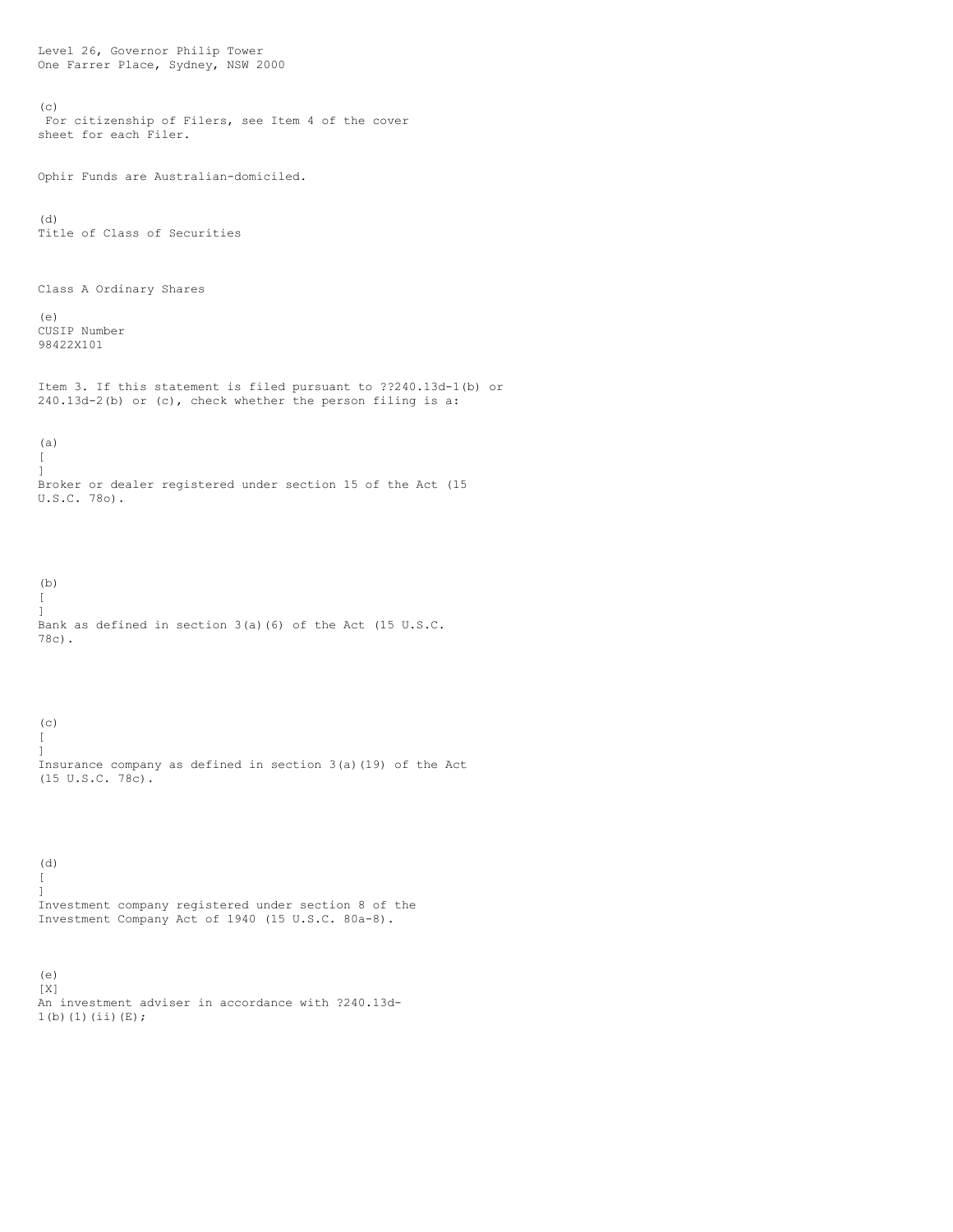CUSIP No. 98422X101

13G

(i)

Page 5 of 9 Pages

(g) [  $\begin{array}{c} \end{array}$ A parent holding company or control person in accordance with  $?240.13d-1(b)(1)(ii)(G);$ 

(h)  $\Gamma$ ] A savings associations as defined in Section 3(b) of the Federal Deposit Insurance Act (12 U.S.C. 1813);

 $\Gamma$ ] A church plan that is excluded from the definition of an investment company under section 3(c)(14) of the Investment Company Act of 1940 (15 U.S.C. 80a-3);

(j)  $\lceil$ ] Group, in accordance with ?240.13d-1(b)(1)(ii)(J). ? CUSIP No. 98422X101 13G Page 6 of 9 Pages Item 4. Ownership.

(a) Amount beneficially owned: 1,757,460 Class A Ordinary Shares\*

(b) Percent of class: 6.51%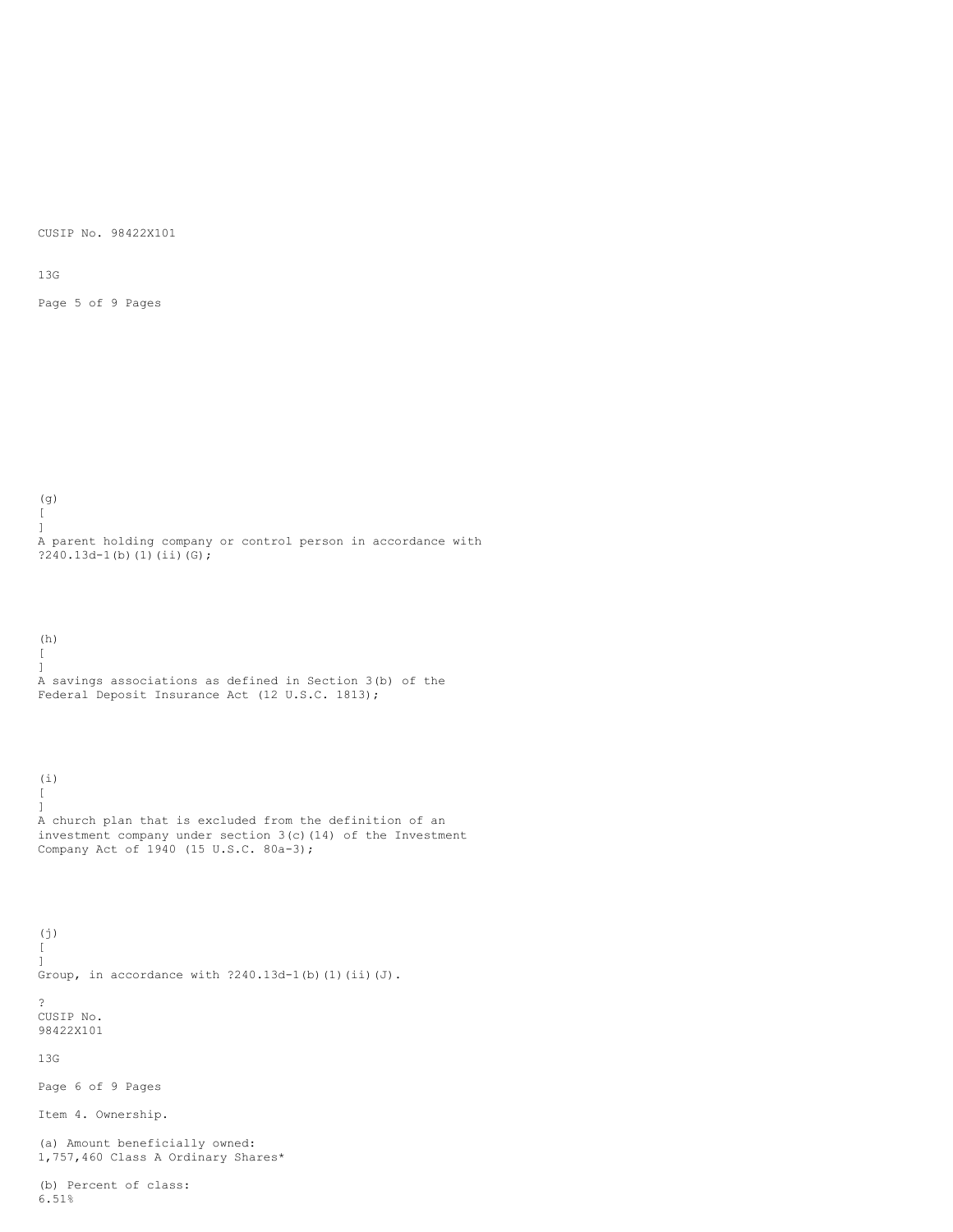- (c) Number of shares as to which the person has:
- (i) Sole power to vote or to direct the vote 1,757,460 Class A Ordinary Shares\*
- (ii) Shared power to vote or to direct the vote
- (iii) Sole power to dispose or to direct the disposition of 1,757,460 Class A Ordinary Shares\*
- (iv) Shared power to dispose or to direct the disposition of

\* Ophir Asset Management US LLC serves as the investment manager to Ophir Global Opportunities Fund, Ophir Global High Conviction Fund, collectively the ?Ophir Funds?, and the Accounts. This report shall not be deemed an admission that the Reporting Persons are beneficial owners of the Shares for purposes of Section 13 of the Securities Exchange Act of 1934, as amended, or for any other purpose. Each of the Reporting Persons disclaims beneficial ownership of the Shares reported herein except to the extent of the Reporting Person?s pecuniary interest therein. The percentages herein are calculated based upon a statement in

the Issuer?s Form 10-Q, as of March 31, 2022 which was filed on May 13, 2022, that there were 27,007,356 shares of Class A Common Stock issued and outstanding.

Item 5. Ownership of Five Percent or Less of a Class.

Not applicable.

CUSIP No. 98422X101

13G

Page 7 of 9 Pages

Item 6. Ownership of More than Five Percent on Behalf of Another Person. Not applicable.

Item 7. Identification and Classification of the Subsidiary Which Acquired the Security Being Reported on By the Parent Holding Company.

Not applicable.

Item 8. Identification and Classification of Members of the Group. Not applicable.

Item 9. Notice of Dissolution of Group.

Not applicable.

? CUSIP No. 98422X101

13G

Page 8 of 9 Pages

Item 10. Certification.